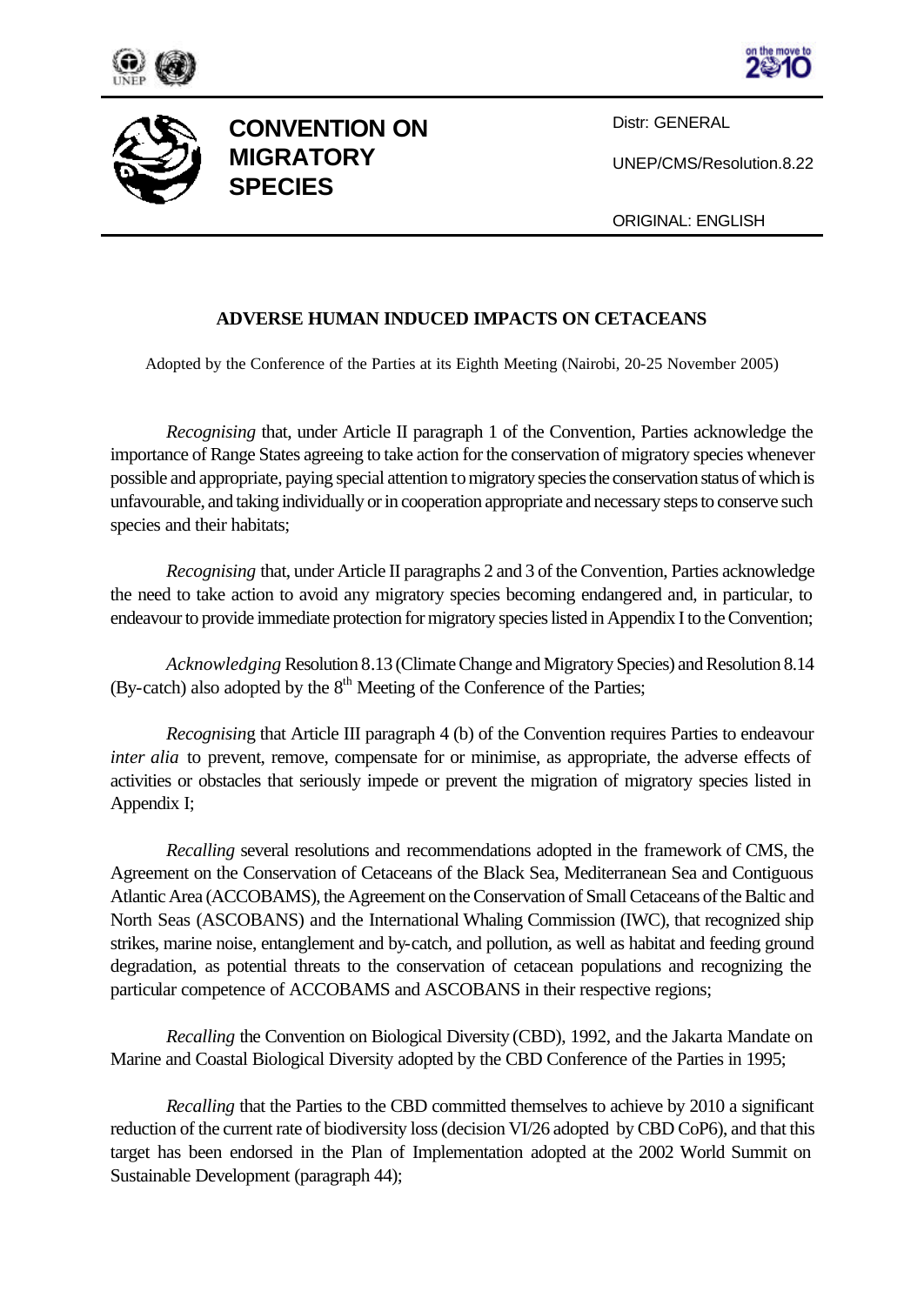*Noting* that the CBD has recognized CMS as the lead partner in the conservation and sustainable use of migratory species over their entire range (decision VI/20 adopted by CBD CoP6);

*Recalling* the obligation of States Party to the United Nations Convention on the Law of the Sea (UNCLOS) to protect and preserve the marine environment (cf. art. 192 ff) and to cooperate on a global and regional basis to conserve marine mammals (cf. art. 65 and 120), paying special attention to highly migratory species, including cetaceans listed in Annex I of UNCLOS;

*Taking into account* the lack of data on the distribution and migration of some populations of migratory cetaceans and the adverse human-induced impacts on cetaceans;

*Acknowledging* that human induced impacts on cetaceans are increasing; and

*Underlining* that other marine migratory mammals, reptiles, birds or fish species will also benefit from this resolution;

## *The Conference of the Parties to the Convention on the Conservation of Migratory Species of Wild Animals*

1. *Urges* Parties and non-Parties which exercise jurisdiction over any part of the range of cetacean species listed on the appendices of CMS, or over flag vessels which are engaged outside national jurisdictional limits to cooperate as appropriate with relevant international organizations; and to promote the integration of cetacean conservation into all relevant sectors by coordinating their national positions among various conventions, agreements and other international fora;

2. *Encourages* the further use of CMS existing and future cetacean-related agreements by all relevant stakeholders;

- 3. *Requests* the CMS Secretariat and Scientific Council to:
	- a. Cooperate with the IWC which also has competency for the conservation and management of cetacean populations, working through the Memorandum of Understanding between the two bodies, by collaborating with the IWC work programmes which address human induced impacts to cetaceans, and by working with the organisation's Scientific and Conservation Committees to further identify priority impacts and regions requiring urgent attention;
	- b. Review, in collaboration with the scientific advisory bodies of CMS cetacean-related Agreements, the extent to which CMS and CMS cetacean-related Agreements, are addressing the following human induced impacts through their threat abatement activities:
		- i. entanglement and by-catch;
		- ii. climate change;
		- iii. ship strikes;
		- iv. pollution;
		- v. habitat and feeding ground degradation;
		- vi. marine noise;